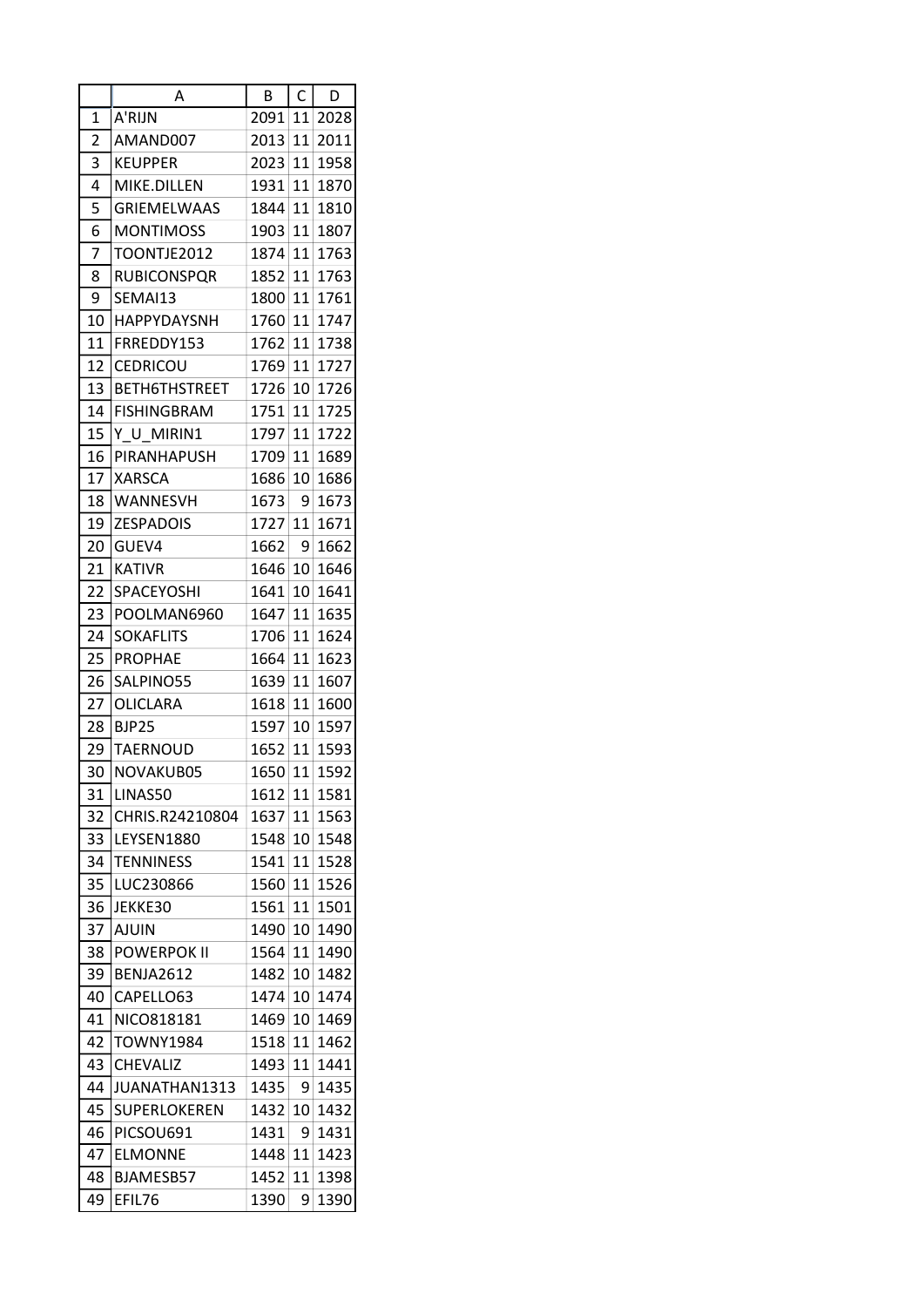|    | Α                   | В    | C  | D    |
|----|---------------------|------|----|------|
| 50 | ODB <sub>00</sub>   | 1389 | 9  | 1389 |
| 51 | <b>EASTSIDENX</b>   | 1385 | 10 | 1385 |
| 52 | CROUG1975515        | 1388 | 11 | 1378 |
| 53 | WILLY326            | 1365 | 10 | 1365 |
| 54 | ERIKSKE75           | 1375 | 11 | 1359 |
| 55 | MANUGILBART         | 1363 | 11 | 1352 |
| 56 | <b>REDSKINS</b>     | 1332 | 10 | 1332 |
| 57 | <b>CJBART1972</b>   | 1359 | 11 | 1326 |
| 58 | CARTOGRAPHE         | 1297 | 8  | 1297 |
| 59 | YONCE69             | 1287 | 9  | 1287 |
| 60 | <b>INFOLOG</b>      | 1287 | 10 | 1287 |
| 61 | MAXIME-M95          | 1270 | 9  | 1270 |
| 62 | <b>RIGLORIEUX</b>   | 1249 | 11 | 1248 |
| 63 | 86CHIPMUNK86        | 1244 | 9  | 1244 |
| 64 | CHERS1961           | 1211 | 10 | 1211 |
| 65 | <b>MBOROUX</b>      | 1209 | 11 | 1185 |
| 66 | <b>BUGATTIE</b>     | 1160 | 5  | 1160 |
| 67 | SPADAANTONIO        | 1152 | 11 | 1150 |
| 68 | 3 TITZEN 3          | 1148 | 9  | 1148 |
| 69 | <b>ROBBEJOE</b>     | 1154 | 11 | 1129 |
| 70 | <b>GEERTORIX</b>    | 1122 | 9  | 1122 |
| 71 | <b>BULLSEYE-BE</b>  | 1121 | 8  | 1121 |
| 72 | SPADES755           | 1114 | 9  | 1114 |
| 73 | <b>ROBINWOOD</b>    | 1109 | 9  | 1109 |
| 74 | RASTAMAN2           | 1096 | 8  | 1096 |
| 75 | <b>BOFLECK</b>      | 1054 | 7  | 1054 |
| 76 | <b>MRKAHO</b>       | 1047 | 7  | 1047 |
| 77 | <b>PEGASE</b>       | 1037 | 9  | 1037 |
| 78 | GIDE7               | 1014 | 8  | 1014 |
| 79 | MRBLUESKYZ          | 1010 | 8  | 1010 |
| 80 | PH03BE              | 1000 | 8  | 1000 |
| 81 | <b>CABRIOBABE</b>   | 983  | 7  | 983  |
| 82 | ERIKVDS1972         | 979  | 7  | 979  |
| 83 | ZILLIONA            | 970  | 8  | 970  |
| 84 | <b>ARMATA VIOLA</b> | 965  | 9  | 965  |
| 85 | GEERT11973          | 965  | 7  | 965  |
| 86 | WEELDE              | 963  | 6  | 963  |
| 87 | <b>JOAQUIN-BE</b>   | 956  | 9  | 956  |
| 88 | OKSYLADY11          | 953  | 6  | 953  |
| 89 | <b>DONKEYWINS</b>   | 945  | 8  | 945  |
| 90 | <b>JANOLTOPPER</b>  | 921  | 6  | 921  |
| 91 | STEVEN FS9          | 918  | 8  | 918  |
| 92 | <b>JUIZYLEGEND</b>  | 918  | 6  | 918  |
| 93 | <b>GEKKEMAN</b>     | 905  | 7  | 905  |
| 94 | MAURI500            | 895  | 7  | 895  |
| 95 | RIVERME105          | 881  | 6  | 881  |
| 96 | <b>FISHDELUXX</b>   | 877  | 7  | 877  |
| 97 | SPA-BLUE            | 877  | 6  | 877  |
| 98 | <b>JOHNVANDENBO</b> | 865  | 9  | 865  |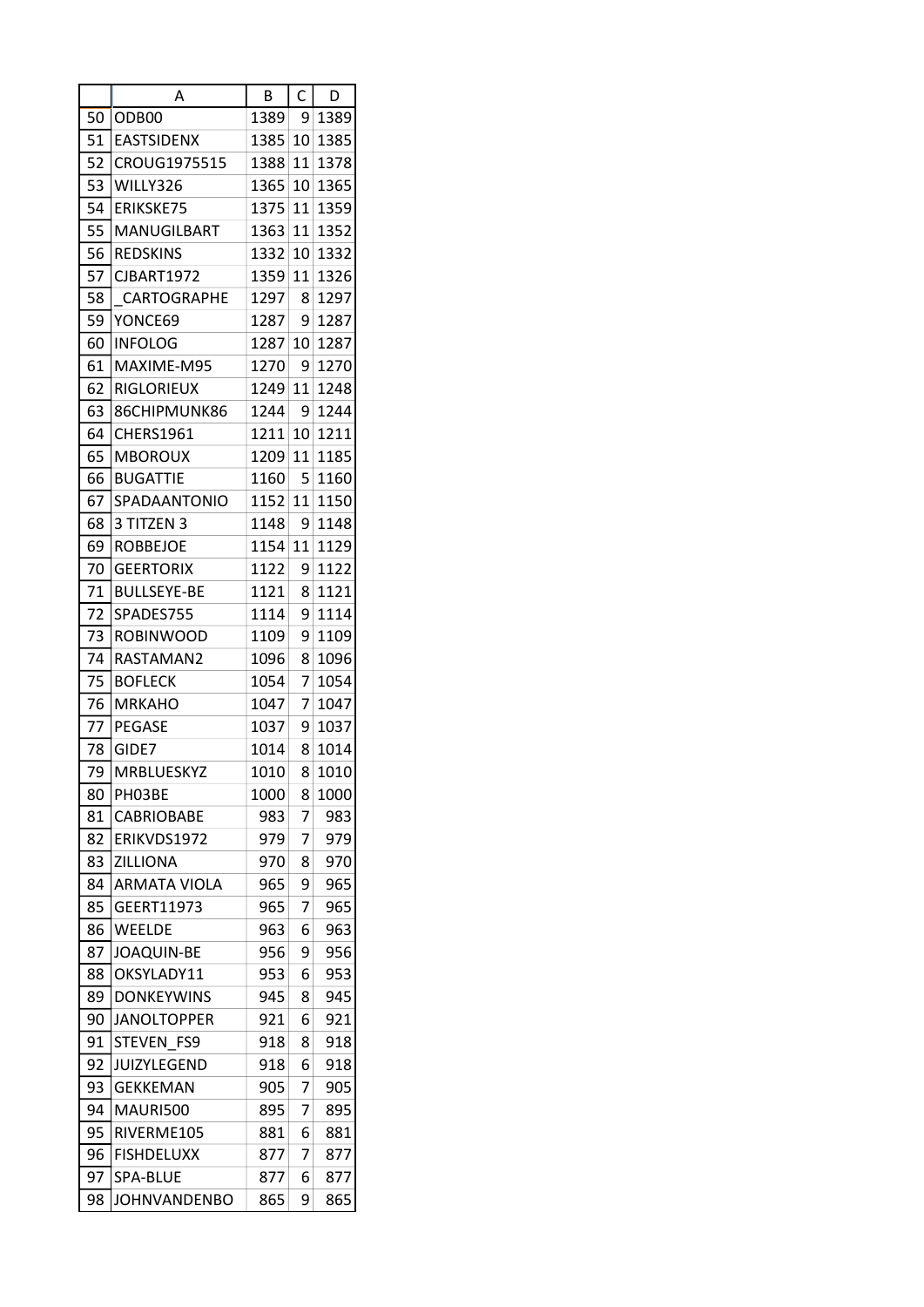|      | Α                  | В   | C  | D   |
|------|--------------------|-----|----|-----|
| 99   | MISSPOK13          | 880 | 11 | 861 |
| 1001 | <b>KOENIMONSTA</b> | 855 | 6  | 855 |
| 101  | SUPERMENSCH2       | 855 | 5  | 855 |
|      | 102 DREADOLAN      | 842 | 8  | 842 |
|      | 103 PINSEL398      | 812 | 8  | 812 |
|      | 104 NIKI VEGAS1    | 805 | 8  | 805 |
|      | 105 IKATTYONFIRE   | 759 | 7  | 759 |
| 106  | <b>FJR-BOY</b>     | 756 | 9  | 756 |
|      | 107 POKERMICH 100  | 744 | 7  | 744 |
|      | 108 KRISTOLOCO     | 735 | 5  | 735 |
| 109  | RALF009            | 731 | 6  | 731 |
|      | 110 ISA-0403       | 713 | 5  | 713 |
|      | 111 POKERGRAFF12   | 697 | 5  | 697 |
|      | 112 JUVE 6030      | 687 | 3  | 687 |
|      | 113 GIGI5864       | 686 | 7  | 686 |
|      | 114 QUAAS87        | 672 | 7  | 672 |
|      | 115 SIDJO          | 670 | 3  | 670 |
|      | 116 HAALST         | 634 | 6  | 634 |
|      | 117 YSBREKER       |     | 10 |     |
|      |                    | 611 |    | 611 |
|      | 118 MAXGJOHN3      | 610 | 6  | 610 |
|      | 119 PTITITI        | 609 | 6  | 609 |
|      | 120 LIGHTSHIRT     | 608 | 4  | 608 |
|      | 121 FABIOVASS      | 589 | 5  | 589 |
| 122  | KABYLIANO10        | 583 | 5  | 583 |
| 1231 | MEUTE7             | 557 | 4  | 557 |
|      | 124 WOLFSLANG      | 542 | 3  | 542 |
| 125  | <b>MIRLIP</b>      | 539 | 5  | 539 |
|      | 126 ALAINHAVANNA   | 536 | 4  | 536 |
|      | 127 DONQUIJOHNNY   | 534 | 5  | 534 |
|      | 128 SYLVOULABICH   | 532 | 4  | 532 |
|      | 129 MINA19671967   | 530 | 3  | 530 |
|      | 130 RERAIISEBELG   | 521 | 4  | 521 |
|      | 131 PAS NASH       | 513 | 3  | 513 |
|      | 132 MRBOND000777   | 513 | 4  | 513 |
|      | 133 VEROKE RR      | 506 | 5  | 506 |
|      | 134 DELPHIROM      | 478 | 4  | 478 |
|      | 135 PRADAA777      | 473 | 5  | 473 |
|      | 136 MALEJ98        | 473 | 5  | 473 |
|      | 137 VARGEZ         | 470 | 4  | 470 |
|      | 138 BATMAN12209    | 466 | 5  | 466 |
|      | 139 PEPEKE47       | 465 | 5  | 465 |
|      | 140 FJORDEBONKER   | 461 | 4  | 461 |
|      | 141 TOKYOVIBES     | 435 | 4  | 435 |
|      | 142 SHAZAZOU       | 433 | 3  | 433 |
|      | 143 VALENTINE394   | 422 | 4  | 422 |
|      | 144 BLESSEDKID9    | 419 | 3  | 419 |
|      | 145 LAU MAURICI    | 418 | 4  | 418 |
|      | 146 MOI444         | 410 | 5  | 410 |
| 147  | <b>COENALDINHO</b> | 386 | 3  | 386 |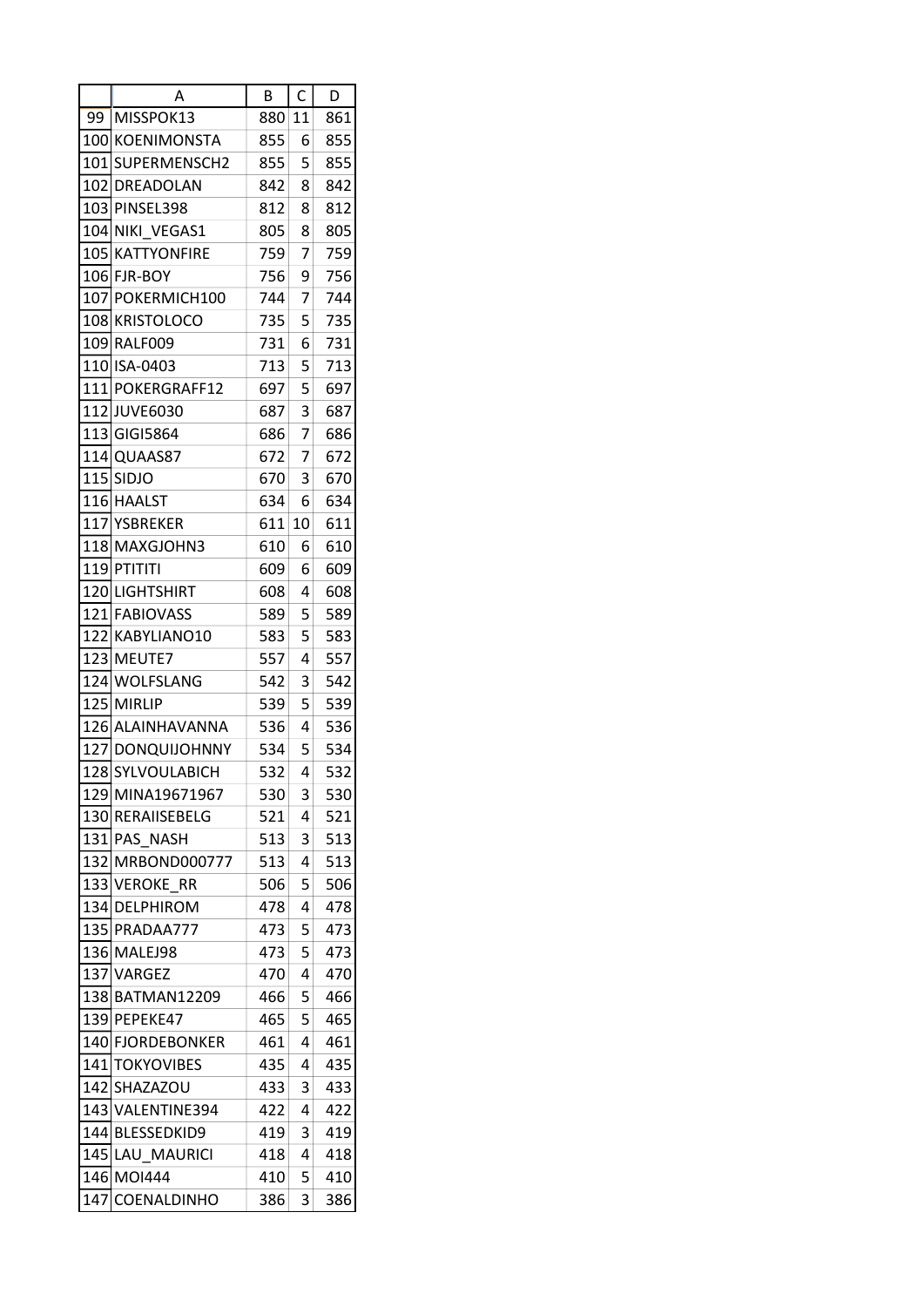|            | А                  | В    | C              | D          |
|------------|--------------------|------|----------------|------------|
|            | 148 DEBALI         | 385  | 3              | 385        |
|            | 149 ILAURAYVAN     | 381  | 5              | 381        |
| 150        | YOANN133           | 377  | 2              | 377        |
| 151        | GIOCHY999          | 373  | 3              | 373        |
| 152        | JOKERTAZ98         | 370  | 4              | 370        |
| 153        | QUIPER70           | 365  | 6              | 365        |
|            | 154 COCABOY        | 363  | 2              | 363        |
| 155        | <b>MEUHMEUH</b>    | 358  | 3              | 358        |
|            | 156 MESSA333       | 358  | 4              | 358        |
|            | 157 COMPUTERSTAR   | 343  | 4              | 343        |
| 158        | TURBODRE           | 338  | 5              | 338        |
|            | 159 DARYLFISH379   | 333  | 4              | 333        |
|            | 160IDONJUAN1986    | 329. | 4              | 329        |
|            | 161 HAKKY007       | 328  | 4              | 328        |
| 162        | <b>JULIOFRRR</b>   | 323  | 4              | 323        |
|            | 163 WEPANAKA       | 321  | 3              | 321        |
| <b>164</b> | <b>TONE2510</b>    | 305  | 3              | 305        |
|            | 165 GBZJB          | 299  | 2              | 299        |
|            | 166JOKKEM0909      | 282  | 3              |            |
| 167        | MAZOUT123          | 278  | 3              | 282<br>278 |
|            | 168 JDMPLANET      | 276  | 3              | 276        |
|            |                    |      | 3              |            |
|            | 169 SEBBB54        | 275  |                | 275        |
|            | 170 MAVIR09828209  | 271  | 2              | 271        |
| 171        | <b>PIT212</b>      | 268  | 2              | 268        |
| 172        | KIRK PHANTOM       | 255  | 3              | 255        |
| 173        | CAROWWW666         | 254  | 2              | 254        |
| 174        | <b>BLAUWBLOMME</b> | 254  | 2              | 254        |
| 175        | SHOWMAN20          | 253  | 7              | 253        |
|            | 176 VOLZETTER      | 250  | 3              | 250        |
|            | 177 DREETJEN       | 246  | $\overline{c}$ | 246        |
|            | 178 ZORGLURB       | 239  | 2              | 239        |
|            | 179 VAN DE PERRE   | 239  | 2              | 239        |
|            | 180 SEDRUL         | 238  | 1              | 238        |
|            | 181 RYLFOVII       | 236  | 1              | 236        |
|            | 182 GODGOD6902     | 232  | 1              | 232        |
|            | 183 DITCH395       | 231  | 1              | 231        |
|            | 184 VDDAN          | 230  | 2              | 230        |
|            | 185 WILLAME984     | 226  | $\overline{2}$ | 226        |
|            | 186 CHAUISSEXY     | 224  | 1              | 224        |
|            | 187 CRIMSON007     | 216  | 2              | 216        |
|            | 188 HEREBY BE      | 213  | 2              | 213        |
|            | 189 RIOUD          | 213  | 2              | 213        |
|            | 190 MIKE280788     | 212  | 3              | 212        |
|            | 191 POKAHNIGHTS    | 210  | 3              | 210        |
|            | 192 LAMBRPIE       | 209  | 3              | 209        |
|            | 193 FRANCKIEF      | 207  | 2              | 207        |
|            | 194 TONY-NOAH156   | 198  | 2              | 198        |
|            | 195 PTKRISTO       | 195  | 3              | 195        |
|            | 196 LEBLANC1       | 191  | 2              | 191        |